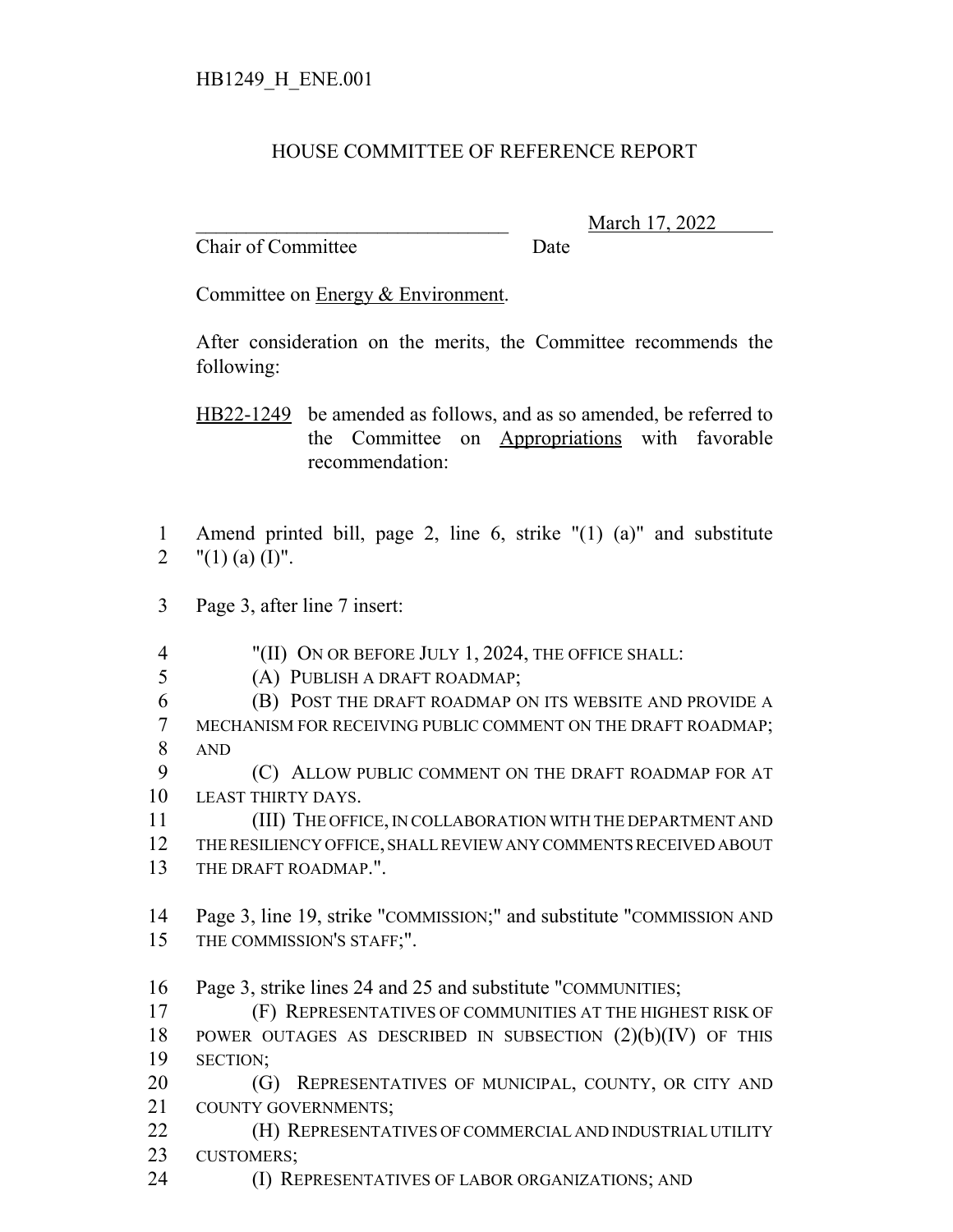(J) REPRESENTATIVES FROM THE DEPARTMENT OF PUBLIC SAFETY CREATED IN SECTION 24-33.5-103 (1), REPRESENTATIVES FROM THE DIVISION OF HOMELAND SECURITY AND EMERGENCY MANAGEMENT 4 CREATED IN SECTION 24-33.5-1603 (1), AND OTHER REPRESENTATIVES OF CRITICAL INFRASTRUCTURE IN THE STATE. (III) IN ADDITION TO SEEKING INPUT FROM THE GROUPS LISTED IN SUBSECTION (1)(b)(II) OF THIS SECTION, THE OFFICE, DEPARTMENT, AND RESILIENCY OFFICE, WHEN DEVELOPING THE ROADMAP, SHALL TAKE INTO CONSIDERATION UTILITY WILDFIRE MITIGATION PLANS.". Page 4, strike lines 1 through 6 and substitute "REGARDING WHETHER, HOW, AND IN WHAT MANNER MICROGRIDS MAY BE USED TO: (A) HELP HARDEN THE GRID AND IMPROVE GRID RESILIENCE AND RELIABILITY FOR INDIVIDUAL CUSTOMERS; (B) HELP HARDEN THE GRID AND IMPROVE GRID RESILIENCE AND RELIABILITY FOR COMMUNITIES AND MULTIPLE CUSTOMERS; (C) DELIVER AND MANAGE ELECTRICITY AND THE NECESSARY INFRASTRUCTURE IN CIRCUMSTANCES WHERE EXTENDING DISTRIBUTION INFRASTRUCTURE MAY NOT BE PRACTICABLE; AND (D) OPERATE AUTONOMOUSLY AND DISCONNECTED FROM THE GRID, WHEN NECESSARY, TO SERVE THE ELECTRICITY NEEDS OF COMMUNITIES, NEIGHBORHOODS, OR BUILDINGS.". Page 4, line 24, strike "MUST" and substitute "MAY". Page 5, strike lines 5 through 7 and substitute: "(G) SCHOOLS; (H) INFORMATION TECHNOLOGY FACILITIES FOR PUBLIC INSTITUTIONS; AND **(I)** ANY OTHER FACILITIES IDENTIFIED BY THE OFFICE AND RESILIENCY OFFICE.". Page 5, line 12, strike "SUCH". Page 5, strike line 25 and substitute: "(D) IMPROVE CUSTOMER CHOICE, INCLUDING COST IMPACTS AND BENEFITS TO THE CUSTOMER SERVED BY THE MICROGRID AND TO OTHER CUSTOMERS SERVED BY THE UTILITY; (E) BE INCLUDED IN DISTRIBUTED ENERGY RESOURCE PLANNING;". Reletter succeeding sub-subparagraphs accordingly.